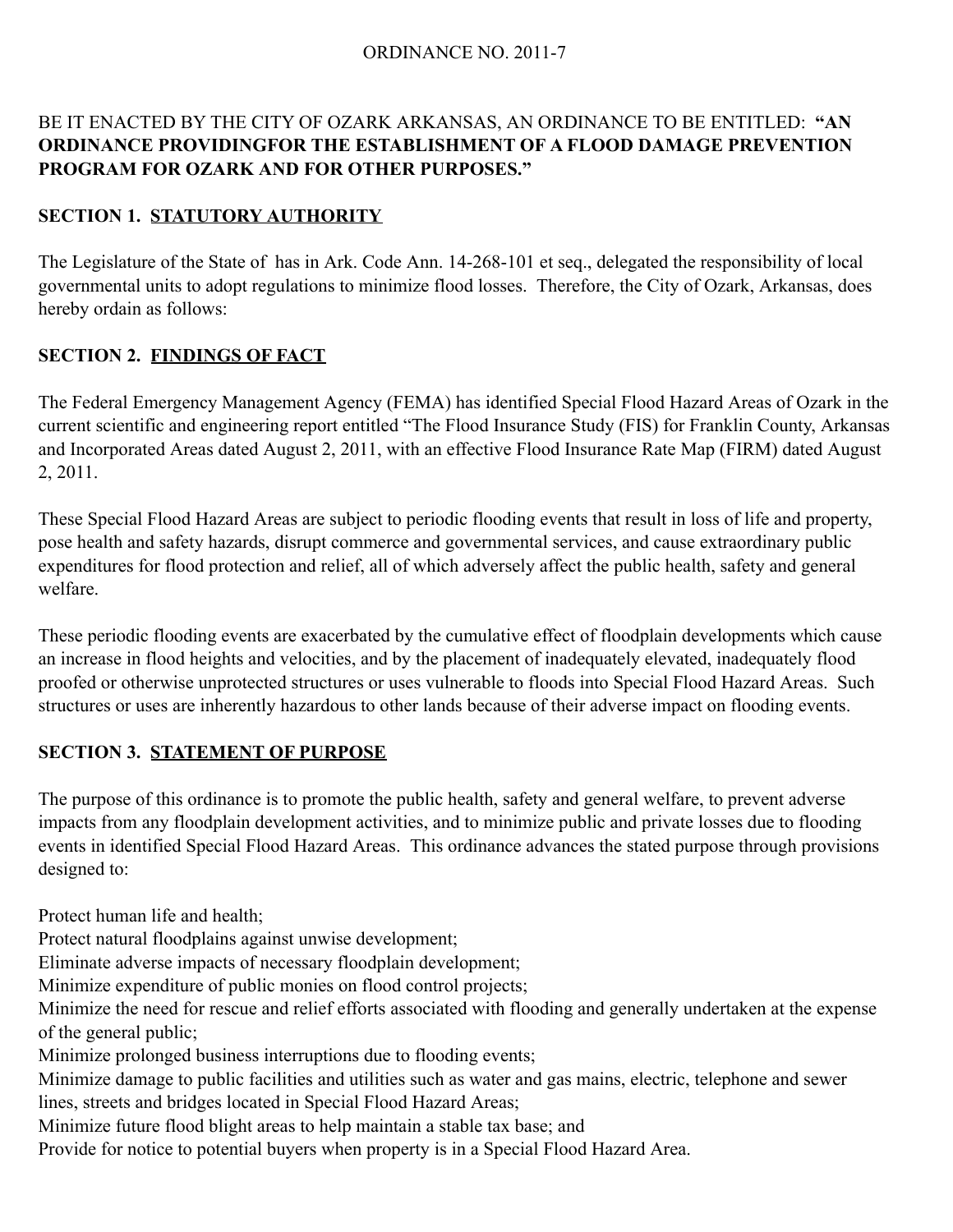## **SECTION 4. LANDS TO WHICH THIS ORDINANCE APPLIES**

The ordinance shall apply to all Special Flood Hazard Areas within the jurisdiction of Ozark.

## **SECTION 5. METHODS OF REDUCING FLOOD LOSSES**

This ordinance uses the following methods to accomplish the stated purpose:

This ordinance restricts or prohibits structures or uses in Special Flood Hazard Areas that adversely impact health, safety or property during flooding events;

This ordinance requires protection against flood damage for structures or uses vulnerable to floods at the time of initial construction, or after substantial improvement of the structure, or after substantial damage has occurred; This ordinance controls the alteration of natural floodplains, stream channels and natural protective barriers which are involved in the accommodation and transport of flood waters;

This ordinance controls floodplain development (structural development, placement of manufactured structures, clearing, grading, mining, drilling dredging, placement of fill, excavating, watercourse alterations, drainage improvements roadway or bridge construction, individual water or sewer installations and other activities) which may increase flood damage by increasing flood elevations, flood water velocities, or flood discharge patterns; This ordinance regulates the construction of flood barriers which unnaturally divert floodwaters or which may adversely impact other lands.

## **SECTION 6. FLOOD DAMAGE PREVENTION CODE ADOPTED BY REFERENCE.**

There is hereby adopted by reference a "Flood Damage Prevention Code for Ozark, Arkansas, dated August 2, 2011. The code shall include:

ARTICLE 1 DEFINITIONS ARTICLE 2 ADMINISTRATION ARTICLE 3 PROVISIONS FOR FLOOD HAZARD REDUCTION

A copy of the reference code shall be filed in the office of the City Clerk and shall be available for inspection and copying by any person during normal office hours.

## **SECTION 7. ARBOGATION AND GREATER RESTRICTIONS**

This ordinance does not repeal, abrogate, or impair any existing easements, covenants, or deed restrictions. Whenever there is a conflict or overlap between this ordinance and another ordinance, easement, covenant, or deed restriction, the instrument with the more stringent restrictions applies.

## **SECTION 8. INTERPRETATION**

In the interpretation and application of this ordinance, all provisions must:

Be considered as minimum requirements;

Be liberally construed in favor of the governing body; and

Be deemed to neither limit nor repeal any other powers granted under State statutes.

# **SECTION 9. WARNING AN DISCLAIMER OF LIABILITY**

The degree of flood protection required by this ordinance is considered reasonable for regulatory purposes.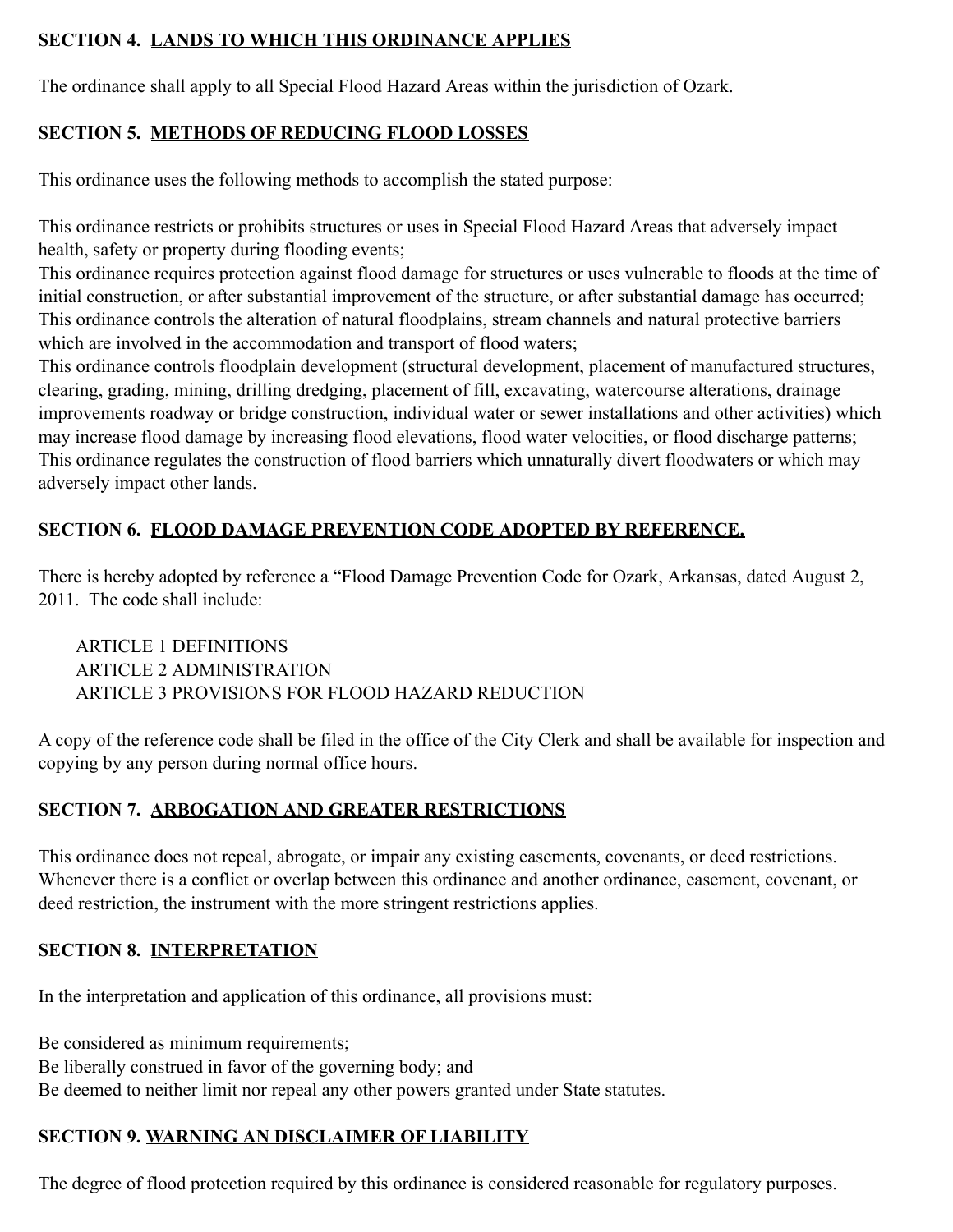Documented scientific and engineering data form the basis for these requirements. On rare occasions, flooding events greater than those considered for this ordinance will occur. In addition, flood heights may increase over time due to man-made or natural causes. This ordinance does not imply that land outside Special Flood Hazard Areas will be free from flooding, nor that strict adherence to this ordinance protects uses permitted within Special Flood Hazard Areas from all flood damages. This ordinance specifically does not create liability on the part of the community, nor any official or employee of the community, for any flood damages that result while strictly following this ordinance, or from any lawful administrative decision made under the provisions of this ordinance.

## **SECTION 10. COMPLIANCE**

Constructing, locating, substantially altering or changing the use of any structure or land after the effective date of this ordinance requires full compliance with the provisions of this ordinance and al other applicable regulations.

# **SECTION 11. PENALTY FOR NON-COMPLIANCE**

Flood hazards are reduced by compliance with the provisions of this code. Accordingly, enforcement of this ordinance discourages non-compliance and is a recognized mechanism for flood hazard reduction.

The floodplain Administrator must enforce the provisions of this ordinance and is authorized to

Issue cease and desist orders on non-compliant floodplain developments projects;

Issue citations for non-compliance;

Request that FEMA file a 1316 Action (Denial of Flood Insurance) against non-compliant properties; and Take any other lawful action necessary to prevent or remedy any instance of non-compliance with the provisions of this ordinance.

It is a misdemeanor to violate or fail to comply with any provision of this ordinance.

Any person found, in a court of competent jurisdiction, guilty of violating this ordinance is subject fines of not more than \$500 per day for each violation; in addiction to the defendant is subject to payment of all associated court costs and costs involved in the case.

# **SECTION 12. SEVERABILITY**

If any court of competent jurisdiction funds that any section, clause, sentence, or phrase of this ordinance is invalid or unconstitutional, that finding in no way affects the validity of the remaining portions of this ordinance.

# **SECTION 13. EMERGENCY CLAUSE**

It is herby found and declared by Ozark that severe flooding has occurred in the past within its jurisdiction and will certainly occur within the future; that flooding is likely to result in infliction of serious personal injury or death, and is likely to result in substantial injury or destruction of property within its jurisdiction; in order to effectively comply with minimum standards for coverage under the National Flood Insurance Program; and in order to effectively remedy the situation described here, it is necessary that this ordinance become effective immediately.

Therefore, an emergency is hereby declared to exist, and this ordinance, being necessary for the immediately preservation of the public peace, health and safety, shall be in full force and effect from and after its passage and approval.

APPROVED:

Mayor Carol Sneath